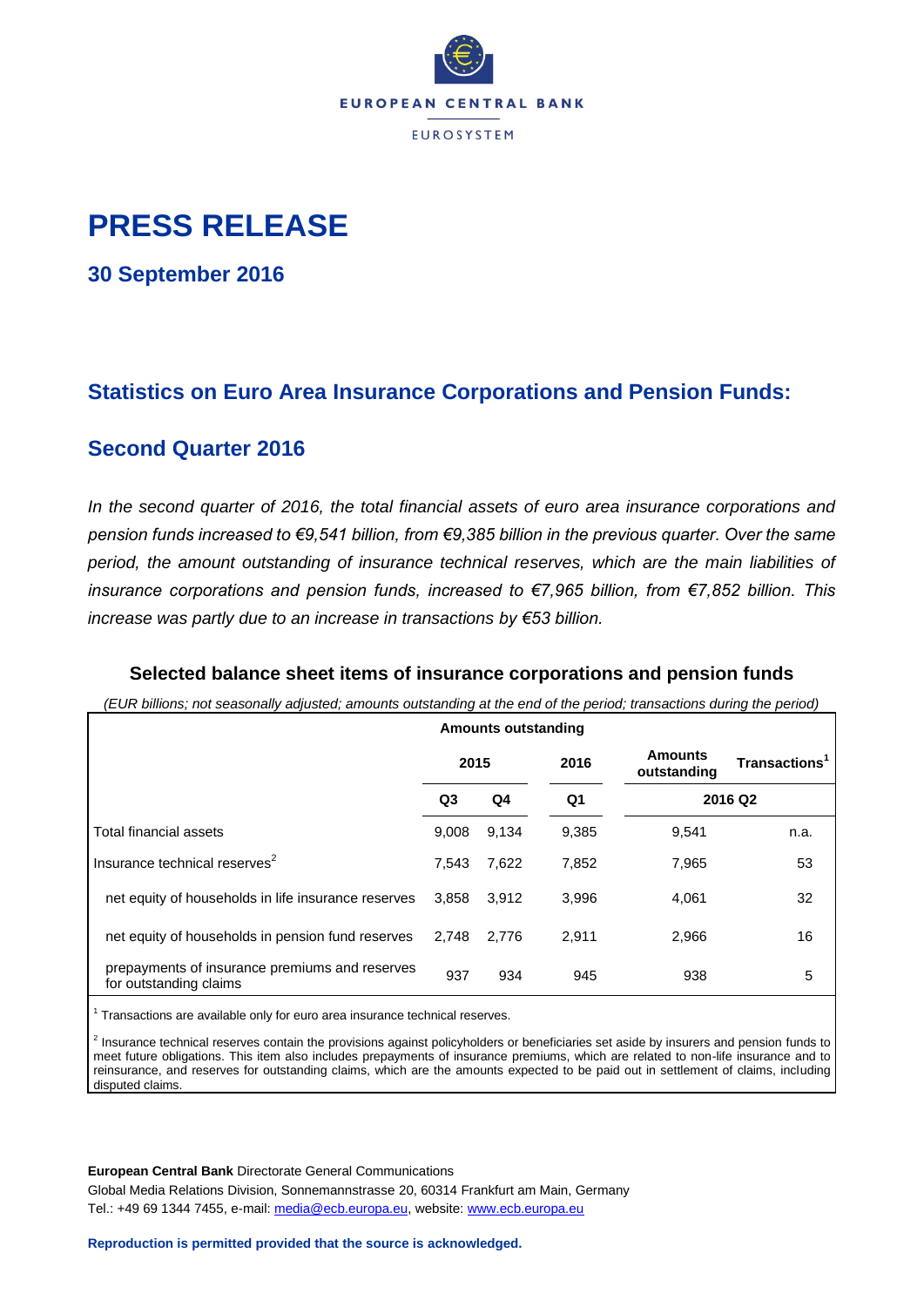Regarding the breakdown of the assets of the aggregated balance sheet of euro area insurance corporations and pension funds, holdings of **securities other than shares** accounted for 41% of the sector's total financial assets at end-June 2016. The second largest category of holdings were **investment fund shares**, which contributed 27% to the total financial assets. Finally, **shares and other equity** accounted for 10% of the total financial assets.

Turning to transactions in the main breakdowns of the **insurance technical reserves**, the **net equity of households in life insurance reserves** increased by €32 billion in the second quarter of 2016. The **net equity of households in pension fund reserves** increased by €16 billion in the same quarter, while transactions in **prepayments of insurance premiums and reserves for outstanding claims** increased by €5 billion.

Regarding the contributions of the two sub-sectors, **insurance corporations' total financial assets** accounted for €7,208 billion at end-June 2016, representing 76% of the aggregated balance sheet of the insurance corporations and pension funds sector, while the **pension funds' total financial assets** amounted to €2,332 billion.

**For media queries, please contact Andrea Zizola, tel.: +49 69 1344 6551.**

#### **Notes:**

*Further predefined tables, statistical data and methodological notes, as well as the advance release calendar, are available on the ECB's website at [http://www.ecb.europa.eu/stats/money/icpf/html/index.en.html.](http://www.ecb.europa.eu/stats/money/icpf/html/index.en.html)*

**European Central Bank** Directorate General Communications Global Media Relations Division, Sonnemannstrasse 20, 60314 Frankfurt am Main, Germany Tel.: +49 69 1344 7455, e-mail: [media@ecb.europa.eu,](mailto:media@ecb.europa.eu) website: [www.ecb.europa.eu](http://www.ecb.europa.eu/)

**Reproduction is permitted provided that the source is acknowledged.**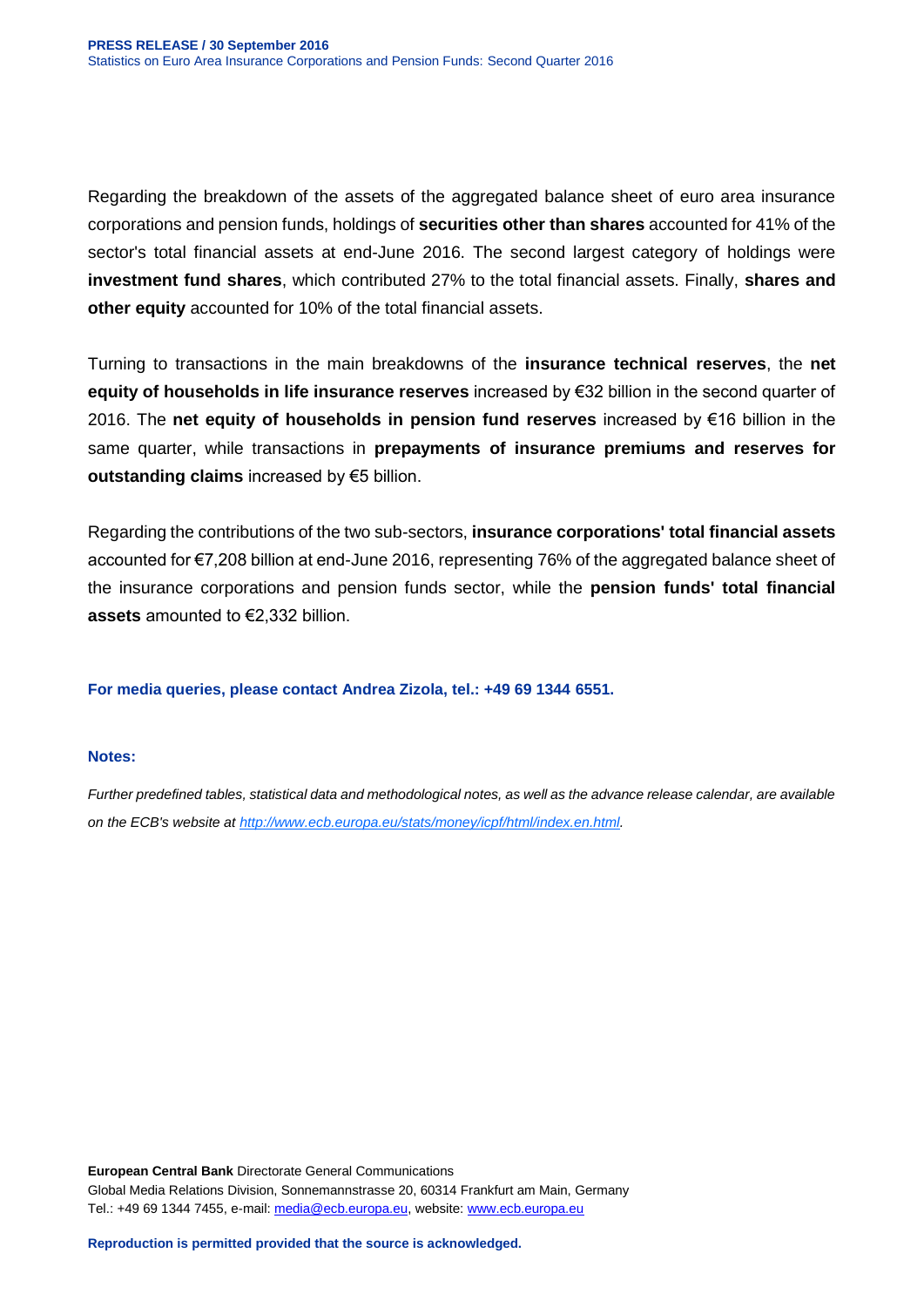#### **Table 1. Assets and liabilities of euro area insurance corporations and pension funds** (EUR billions; not seasonally adjusted; amounts outstanding at the end of the period 1) )

|                                                                        | 2015 Q3    | 2015 04    | 2016 Q1    | 2016 Q2    |
|------------------------------------------------------------------------|------------|------------|------------|------------|
|                                                                        |            |            |            |            |
| <b>Total financial assets</b>                                          | 9,008      | 9,134      | 9,385      | 9,541      |
| <b>Currency and deposits</b>                                           | 721        | 715        | 716        | 691        |
| of which: Deposits with euro area MFIs                                 | 669        | 661        | 659        | 634        |
| of which: Deposits with non-euro area residents                        | 51         | 52         | 55         | 54         |
| Loans                                                                  | 522        | 524        | 539        | 545        |
| To euro area residents                                                 | 494        | 494        | 507        | 514        |
| <b>MFIs</b>                                                            | 18         | 16         | 17         | 19         |
| General government                                                     | 152        | 150        | 155        | 154        |
| Other financial intermediaries                                         | 26         | 25         | 34         | 32         |
| Insurance corporations and pension funds                               | 96         | 96         | 92         | 94         |
| Non-financial corporations<br>Households                               | 59<br>142  | 61<br>145  | 62<br>147  | 65<br>150  |
| To non-euro area residents                                             | 28         | 30         | 32         | 31         |
|                                                                        |            |            |            |            |
| <b>Debt securities</b>                                                 | 3,647      | 3,693      | 3,831      | 3,932      |
| Issued by euro area residents                                          | 2,965      | 2,984      | 3,096      | 3,170      |
| <b>MFIs</b>                                                            | 666        | 665        | 658        | 660        |
| General government                                                     | 1,776      | 1,778      | 1,879      | 1,936      |
| Other financial intermediaries                                         | 272        | 280        | 284        | 295        |
| Insurance corporations and pension funds<br>Non-financial corporations | 14         | 15         | 15         | 16         |
|                                                                        | 237<br>682 | 246<br>709 | 260<br>735 | 263<br>762 |
| Issued by non-euro area residents                                      |            |            |            |            |
| Shares and other equity                                                | 960        | 991        | 977        | 984        |
| <b>Ouoted</b> shares                                                   | 397        | 418        | 409        | 418        |
| of which: Issued by euro area MFIs                                     | 17         | -16        | 13         | 11         |
| Unquoted shares                                                        | 562        | 572        | 568        | 566        |
| <b>Investment fund shares/units</b>                                    | 2,455      | 2,527      | 2,546      | 2,614      |
| of which: Issued by euro area residents                                | 2,334      | 2,406      | 2,440      | 2,504      |
| Money market fund shares                                               | 106        | 105        | 125        | 116        |
| of which: Issued by euro area MFIs                                     | 102        | 101        | 120        | 112        |
| Prepayments of insurance premiums and reserves                         | 317        | 321        | 328        | 331        |
| for outstanding claims <sup>2)</sup>                                   |            |            |            |            |
| of which: Euro area residents                                          | 281        | 283        | 292        | 281        |
| Other accounts receivable/payable and financial derivatives            | 280        | 257        | 322        | 328        |
|                                                                        |            |            |            |            |
| <b>Non-financial assets</b>                                            | 163        | 167        | 174        | 174        |
| <b>Total liabilities</b>                                               | 8,765      | 8,853      | 9,137      | 9,232      |
|                                                                        |            |            |            |            |
| Loans                                                                  | 296        | 299        | 294        | 300        |
| <b>Debt securities</b>                                                 | 60         | 65         | 64         | 62         |
| Shares and other equity                                                | 588        | 606        | 632        | 606        |
| Quoted shares                                                          | 159        | 178        | 160        | 138        |
| Unquoted shares                                                        | 429        | 428        | 471        | 468        |
| <b>Insurance technical reserves</b>                                    | 7,543      | 7,622      | 7,852      | 7,965      |
| Net equity of households in life insurance reserves                    | 3,858      | 3,912      | 3,996      | 4,061      |
| Net equity of households in pension fund reserves                      | 2,748      | 2,776      | 2,911      | 2,966      |
| Prepayments of insurance premiums and reserves                         | 937        | 934        | 945        | 938        |
| for outstanding claims <sup>3)</sup>                                   |            |            |            |            |
|                                                                        |            |            |            |            |
| Other accounts receivable/payable and financial derivatives            | 277        | 262        | 296        | 300        |
| Net worth 4)                                                           | 406        | 448        | 421        | 482        |

Source: ECB.

1) Figures may not add up due to rounding.

2) Includes reinsurance.

3) Prepayments of insurance premiums are related to non-life insurance and to reinsurance. Reserves for outstanding claims are the amounts expected to be paid out in settlement of claims, including disputed claims.

4) The net worth is calculated as the difference between total assets (financial and non-financial) and liabilities, and may also reflect statistical discrepancies.